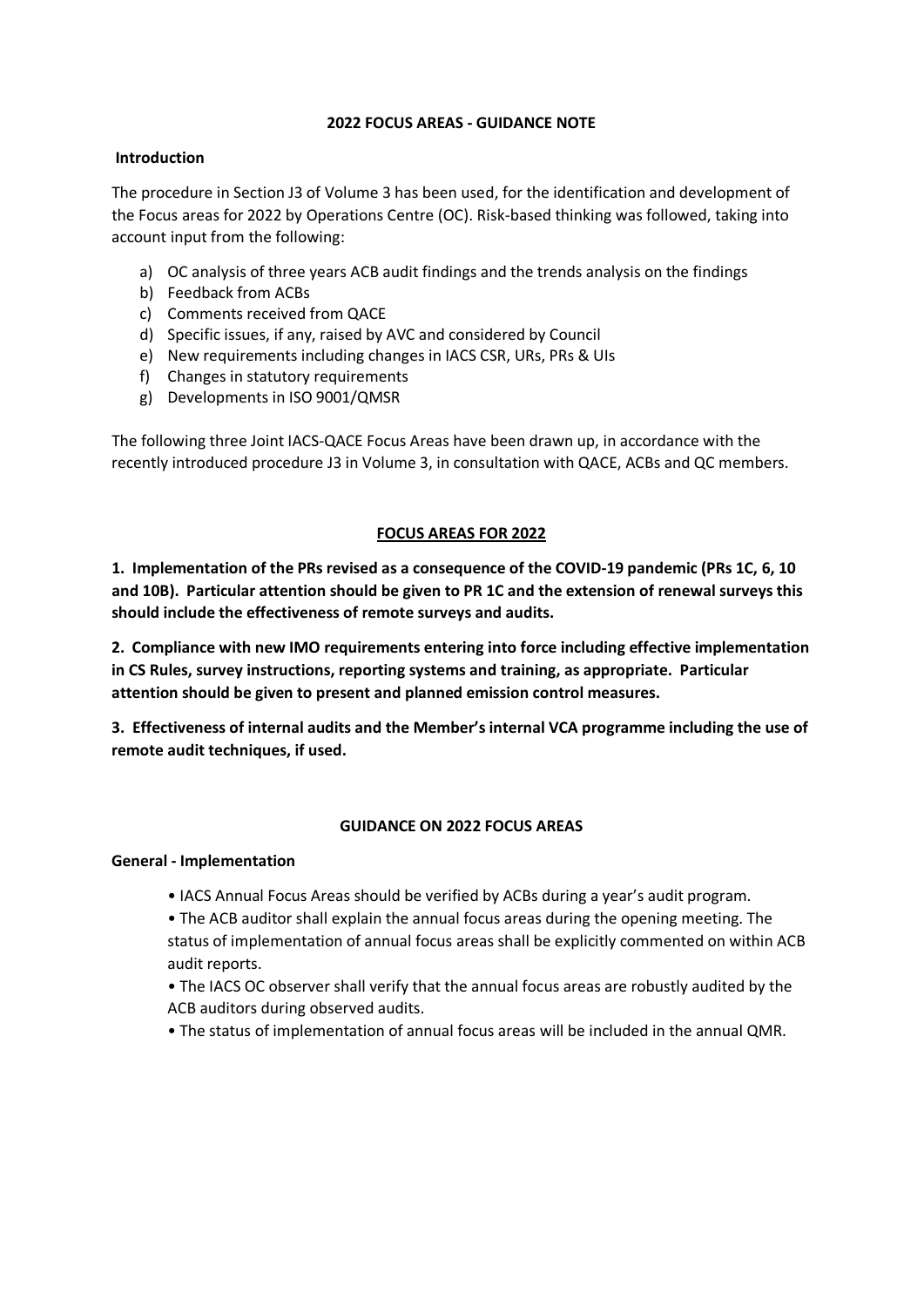The following points are recommended as guidance when following the audit trails related to the Focus Areas;

- **1. Implementation of the PRs revised as a consequence of the COVID-19 pandemic (PRs 1C, 6, 10 and 10B). Particular attention should be given to PR1C and the extension renewal surveys this should include the effectiveness of remote surveys and audits.**
	- The COVID-19 pandemic required additional measures in addition to the existing requirements already found in PR 1C to deal with the significant impact on the availability of surveyors to physically attend ships. IACS introduced addendum notices to several PR's to enable the safety regime to continue to support shipping in these unprecedented times.
	- The ACB auditor should verify how each CS introduced these updates into their working procedures and survey instructions and how this was communicated to the survey network and CS fleet
	- The ACB auditor should verify that requests for postponements as a consequence of the COVID-19 pandemic have been properly dealt with
	- The ACB auditor should verify communications with shipowners, flag states and other interested parties to confirm all necessary and required actions have been completed as required and in due time
	- How the effectiveness of remote surveys and audits has been verified and confirmed should be audited and the ACB auditor should verify how the CS monitors this and what improvement actions if any have been introduced
- **2. Compliance with new IMO requirements entering into force including effective implementation in CS Rules, survey instructions, reporting systems and training, as appropriate. Particular attention should be given to present and planned emission control measures.**
	- The increased focus on air pollution globally means the maritime industry is taking significant steps to reduce its environmental footprint, decarbonisation being the latest and very significant initiative.
	- During MEPC 76 in June 2021, the IMO adopted amendments to MARPOL Annex VI, introducing an Energy Efficiency Design Index for existing ships (EEXI). The requirements will enter into force at 1st of January 2023. The EEXI is applicable for all vessels above 400 GT falling under MARPOL Annex VI.
	- The ACB auditor should verify how the CS is implementing the latest current requirements in procedures and survey instructions and how planning for the future is being handled.
- 3. **Effectiveness of internal audits and the Member's internal VCA programme including the use of remote audit techniques, if used.**
	- The travel restrictions imposed by Governments around the world due to the COVID-19 pandemic has inevitably impacted the ability of ACBs to conduct VCAs.
	- To mitigate the consequences of this and to ensure the integrity of the CS QMS, the internal audit programme, inclusive of internal VCAs must be maintained and takes on greater significance.
	- The ACB auditor should verify how the CS maintains its internal audit programme, inclusive of VCAs throughout the COVID-19 pandemic